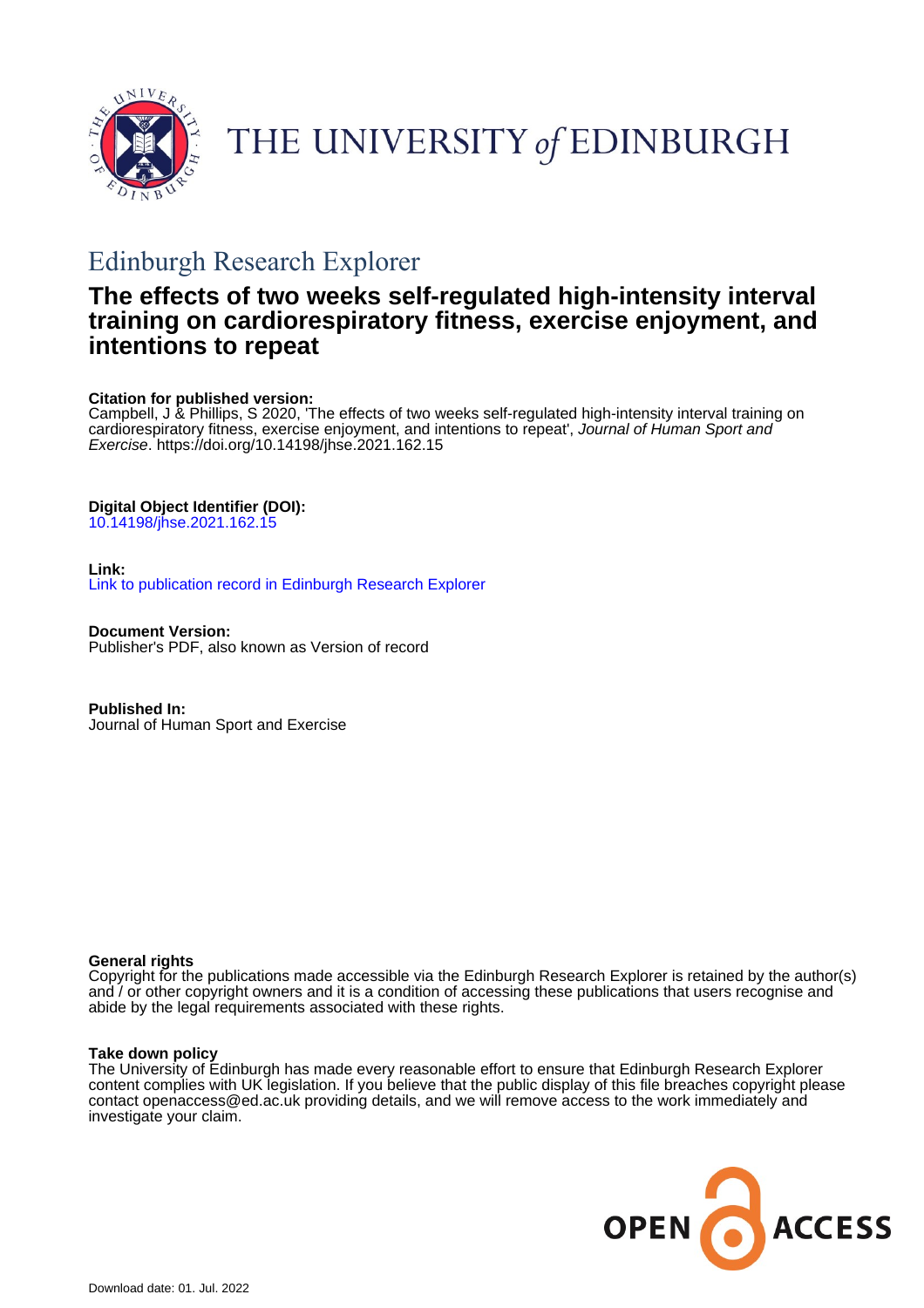## **The effects of two weeks low-volume self-regulated high-intensity interval training on cardiorespiratory fitness, exercise enjoyment, and intentions to repeat**

JENNIFER CAMPBELL<sup>1</sup>, SHAUN M. PHILLIPS<sup>2 II</sup>

*<sup>1</sup>Edinburgh Medical School, University of Edinburgh, United Kingdom <sup>2</sup>Human Performance Science Research Group, University of Edinburgh, United Kingdom*

#### **ABSTRACT**

This study investigated the effect of low-volume self-regulated high-intensity interval training (SR-HIIT) on cardiorespiratory fitness (CRF), exercise enjoyment, and intentions to repeat. Ten untrained, physically active adults (five males and five females, age:  $20.3 \pm 0.5$  years) undertook a 2-week control period followed by 2weeks SR-HIIT (6 x 10 min cycle ergometer sessions). Sessions involved alternate bouts at a rating of perceived exertion of 17 (work) and 11 (recovery), with bout durations self-regulated by the participant. Maximal aerobic capacity showed a small increase from post-control  $(3.14 \pm 1.03 \text{ L} \cdot \text{min}^{-1})$  to post-training  $(3.45 \pm 1.14 \text{ L.min-1}; \bar{X}_{diff} 0.31, 95\% \text{Cl} 0.06 \text{ L.min-1}, d = 0.28, 95\% \text{CL} 0.11, 0.45)$ . First ventilatory threshold showed a large increase from post-control (65.6  $\pm$  2.1% VO<sub>2max</sub>) to post-training (68.0  $\pm$  2.4% VO<sub>2max</sub>;  $\bar{X}_{diff}$ 2.4, 95%CI 1.2%,  $d = 0.96$ , 95%CL 0.27, 1.62). Post-exercise enjoyment showed small ( $\bar{X}_{diff}$  3.5, 95%CI 8.1 AU,  $d = 0.31$ ) and medium ( $\bar{X}_{diff}$  6.9, 95%CI 6.7 AU,  $d = 0.68$ ) increases from SR-HIIT session 1-3 and 3-6, respectively. There were trivial to medium increases in intention to repeat SR-HIIT once per week (*d* = 0.06 to 0.63) and three times per week (*d* = 0.28 to 0.60). Low-volume SR-HIIT elicits meaningful improvements in CRF, is enjoyable, and facilitates good intentions to repeat, and may be an additional option for implementing HIIT to improve general population health and fitness. **Keywords:** Sports Health; Intermittent; Perception; Aerobic.

#### **Cite this article as:**

Campbell, J., & Phillips, S.M. (2020). The effects of two weeks low-volume self-regulated high-intensity interval training on cardiorespiratory fitness, exercise enjoyment, and intentions to repeat. *Journal of Human Sport and Exercise*, *in press*. do[i:https://doi.org/10.14198/jhse.2021.162.15](https://doi.org/10.14198/jhse.2021.162.15)

1 **Corresponding author.** *Institute for Sport, PE and Health Sciences. St Leonards Land, Holyrood Road. Edinburgh. EH88AQ, United Kingdom. <https://orcid.org/0000-0002-7947-3403>* E-mail: [shaun.phillips@ed.ac.uk](mailto:shaun.phillips@ed.ac.uk) Submitted for publication January 21, 2020 Accepted for publication March 10, 2020 Published *in press* April 23, 2020 JOURNAL OF HUMAN SPORT & EXERCISE ISSN 1988-5202 © Faculty of Education. University of Alicante **doi:10.14198/jhse.2021.162.15**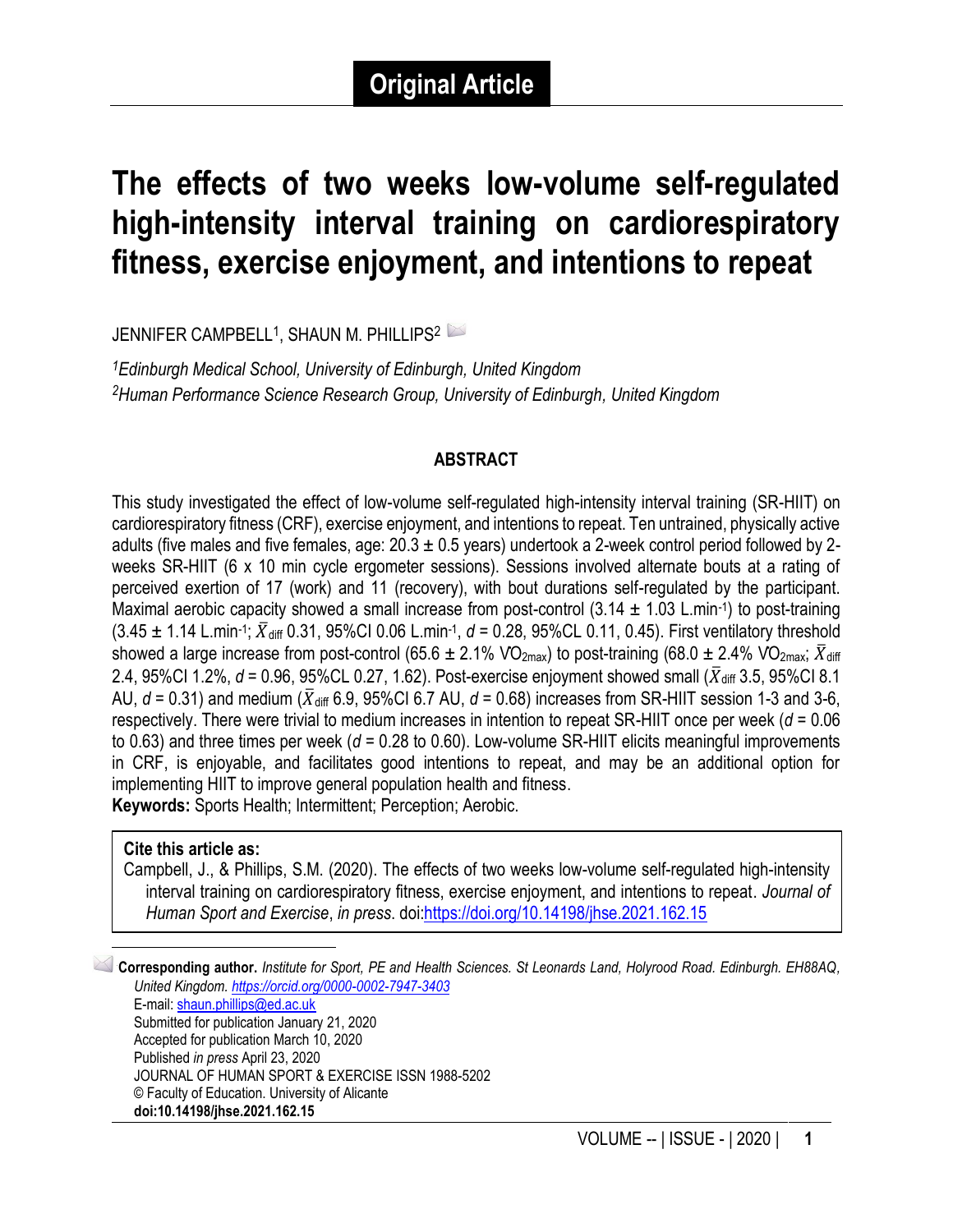## **INTRODUCTION**

High-intensity interval training (HIIT) can elicit similar or better improvements in cardiorespiratory fitness (CRF) than moderate-intensity continuous exercise but with a smaller time commitment (Batacan, Duncan, Dalbo, Tucker, & Fenning, 2017). Therefore, HIIT is a time efficient strategy for improving health and fitness that may appeal to individuals with limited time to be active (Gillen et al., 2014; Niven, Thow, Holroyd, Turner, & Phillips, 2018). However, HIIT can be very challenging, which has led to debate about its public health value (Biddle & Batterham, 2015). Research investigating perceptual responses to HIIT is developing, but conclusive findings are not yet available (Stork, Banfield, Gibala, & Ginis, 2017). However, dual-mode theory indicates that exercise intensity is an important mediator of the affective response to exercise, with intensity exceeding ventilatory threshold (VT) typically generating less positive affect (Ekkekakis, Parfitt, & Petruzzello, 2011).

Reduced volume HIIT protocols that utilise less training time and/or fewer work bouts than 'standard' HIIT have to some extent addressed the challenging nature of HIIT (Allison et al., 2017; Ruffino et al., 2017). However, lack of consensus on the perceptual responses to reduced volume HIIT (Niven et al., 2018; Stork et al., 2017) and the likely presence of inter-individual factors that influence these responses (Bradley, Niven, & Phillips, 2019) emphasises the need to continue identifying ways to make HIIT a feasible exercise option for as many people as possible.

Health improvements are optimised when exercise intensity is tailored to individual capacity (McPhee, Williams, Degens, & Jones, 2010), which has stimulated work into self-regulation of recovery duration during HIIT (McEwan, Arthur, Phillips, Gibson, & Easton, 2018; Phillips, Thompson, & Oliver, 2014). The concept of self-regulating recovery is important considering the large individual variability in required recovery time between high-intensity exercise bouts (McEwan et al., 2018), which indicates that externally imposed recovery periods may be inappropriate for optimising physical and, perhaps, perceptual responses to HIIT (Ekkekakis et al., 2011). The available evidence suggests that individuals are able to self-regulate recovery in a reliable fashion in order to meet the goals of a HIIT session (Phillips et al., 2014).

Self-regulation research has paid little attention to self-regulation of work in addition to recovery. Parfitt, Rose, and Burgess (2006) reported more positive affect when sedentary males self-selected exercise intensity compared to an externally imposed intensity, despite self-selected intensity being higher. Vazou-Ekkekakis and Ekkekakis (2009) found that participants reported reduced enjoyment following exercise at an externally imposed intensity that was identical to a previously self-selected intensity. Ekkekakis and Petruzzello (1999) found that the negative correlation between exercise intensity and affect, heart rate (HR), and ratings of perceived exertion (RPE) became positive when intensity was self-selected. It appears that giving participants autonomy over selection of exercise intensity positively influences perceptions of the exercise, somewhat independent of the actual elicited intensity. This independence is important, as intensity appears to be the primary mediator of affective responses during externally imposed and self-selected HIIT (Kellogg et al., 2019). However, in the self-selected trial of Kellogg et al. (2019) participants were only able to selfselect intensity during work bouts; recovery intensity, and the number and duration of work and recovery bouts were externally fixed. It would be interesting to investigate the efficacy of a fully self-regulated HIIT protocol (SR-HIIT). Such a protocol would give individuals full autonomy over session intensity, potentially augmenting perceptual responses (Ekkekakis et al., 2011), and require less equipment/facilities and fewer personnel to supervise the protocol, which could improve ease of implementation. If SR-HIIT elicits improvements in CRF, it would represent another method of implementing HIIT for improving population health.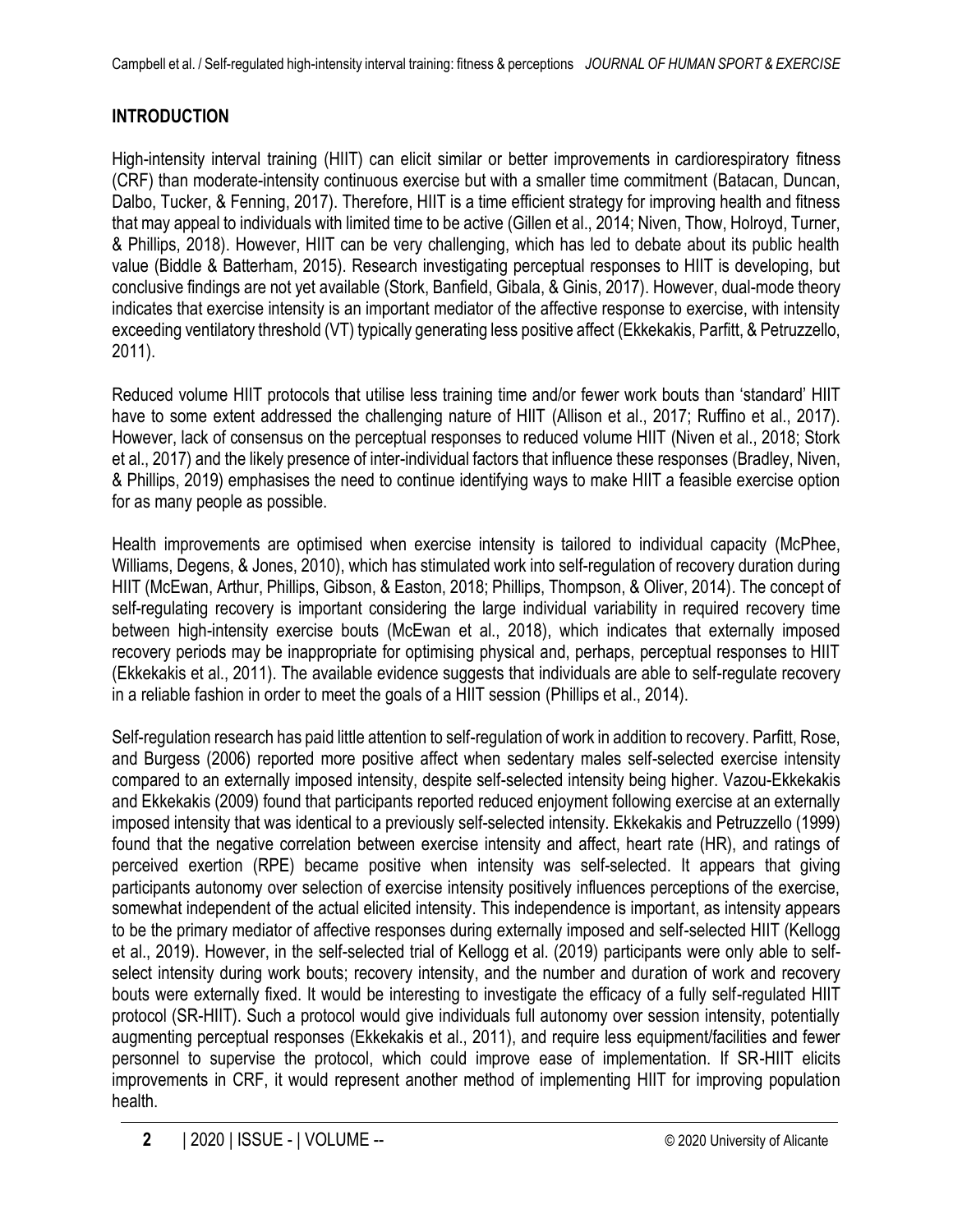This study investigated the effect of two-weeks SR-HIIT on CRF, exercise enjoyment, and intention to repeat in physically active individuals. We hypothesised that SR-HIIT would elicit meaningful improvements in CRF compared with baseline, and that participants would report positive enjoyment and intention to repeat SR-HIIT.

#### **METHODS**

#### *Participants*

Ten healthy participants (five males, five females; age:  $20.3 \pm 0.5$  years; stature: 172.1  $\pm$  12.1 cm; body mass: 64.7  $\pm$  11.2 kg; baseline VO<sub>2max</sub> 3.06  $\pm$  1.05 L.min-1; baseline first ventilatory threshold (VT<sub>1</sub>) 65.6  $\pm$ 3.0% V̇O2max) were recruited and completed the study. Inclusion criteria were age 18-35 years, recreationally physically active (≥ 150 min self-reported habitual physical activity per week) but not training for a sport or competition, and unfamiliar with HIIT. The study was explained to participants, and written informed consent was obtained. The research was approved by a University of Edinburgh, Moray House School of Education Ethics Sub-Committee.

#### *Measures*

For incremental exercise testing,  $VO_{2max}$  was determined as the highest 30 sec average  $VO_2$ . First ventilatory threshold was obtained using analysis software (WinBreak 3.7, Epistemic Mindworks, Ames, IA). Expired gas data from the beginning of the incremental test until test termination was imported in breath-by-breath format. Data was screened for outliers (values < 0.1 L.min-1 and > 4 standard deviations above the mean) and to reduce noise (values > 3 times smaller or larger than the mean of their two adjacent points) and then adjusted to 20 sec averages. The  $VT_1$  was determined using the V-slope method described by Beaver, Wasserman, and Whipp (1986). The analysis software automatically detected the breakpoint in the  $VO<sub>2</sub>/VCO<sub>2</sub>$  relationship, but the user could manually adjust this to confirm accuracy. The VT<sub>1</sub> determined from the V-slope method was confirmed by examining plots of ventilatory equivalents for  $O_2$  (V<sub>E</sub>/VO<sub>2</sub>) and CO<sub>2</sub>  $(V<sub>E</sub>/VCO<sub>2</sub>)$  against VO<sub>2</sub>. The same researcher determined all VT<sub>1</sub> results, which were subsequently confirmed by a physiologist.

For SR-HIIT sessions 1, 3, and 6 the number of work and recovery bouts, duration and mean power output of these bouts, and percentage of the session spent in work and recovery was determined. Heart rate was recorded throughout the sessions at a frequency of 1 Hz. Post-exercise enjoyment was assessed using the Physical Activity Enjoyment Scale (PACES) and scored out of 126, with higher scores indicating greater enjoyment (Kendzierski & Decarlo, 1991). Intention to repeat SR-HIIT once and three times per week was assessed using a 7-point Likert scale (Jung, Bourne, & Little, 2014). Enjoyment and intention to repeat were measured 5 min after the cool-down following SR-HIIT sessions 1, 3 and 6.

## *Procedures*

The study employed a within-participants design with repeated measures of the dependent variables. Testing took place at baseline, after a 2-week control period, and at the end of the 2-week intervention. Participants were instructed to avoid making any significant lifestyle changes for the duration of the study and to avoid strenuous physical or mental activity, alcohol, and caffeine intake for 24 h before each session. Testing and training took place in a temperature-controlled laboratory (21°C).

Participants undertook a familiarisation session prior to baseline testing, which included a standardised verbal introduction and instructions for use of the Borg 6-20 RPE scale in the context of this study: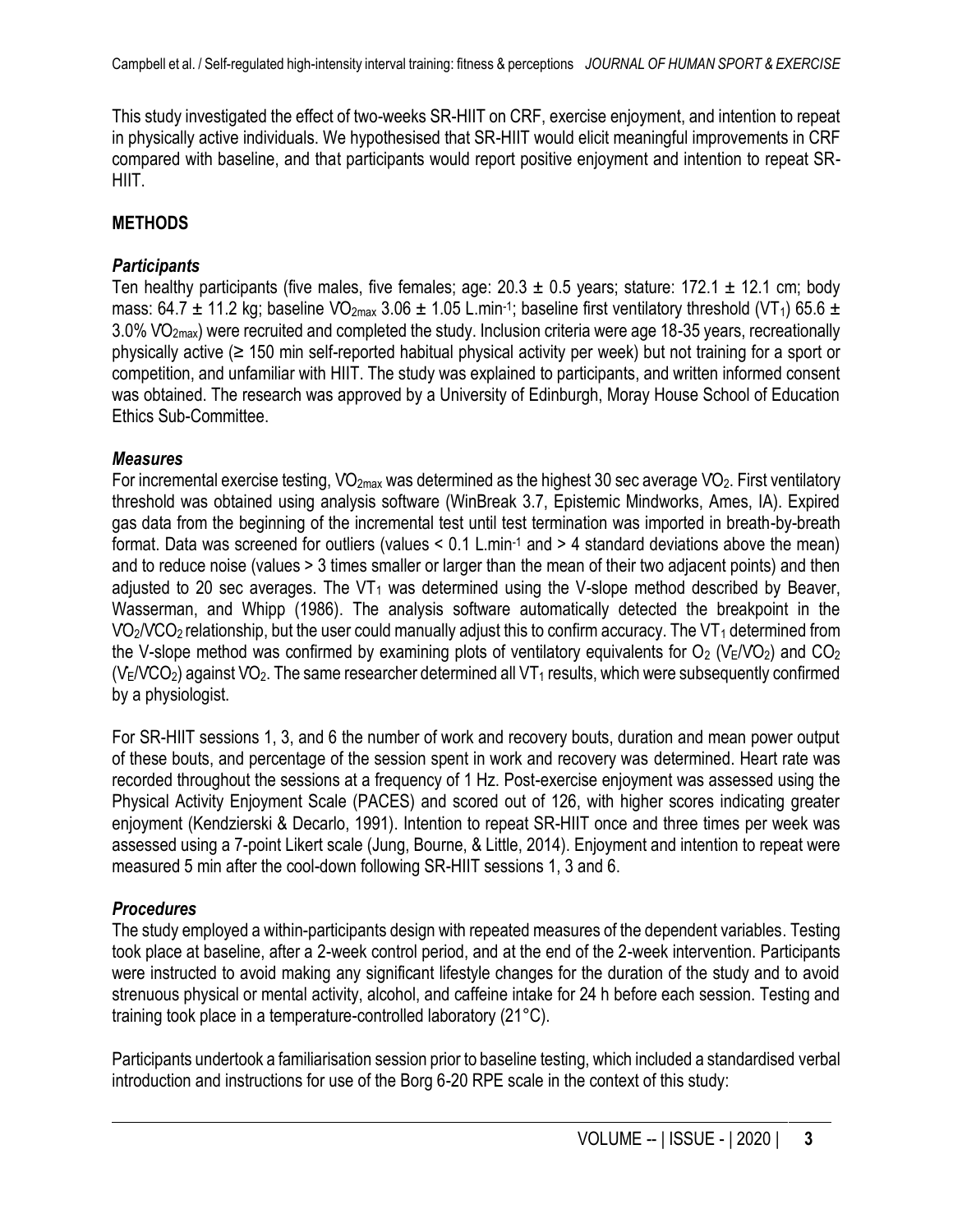*"When HIIT begins you should cycle as hard as you need to in order to reach an RPE of 17 ('very hard') and then stay at this level of effort for as long as you wish, after which you should cycle very easily until you reach an RPE of 11 ('light'). As soon as you reach RPE 11, you can either remain at this level until you feel ready to increase again or immediately cycle hard again to reach RPE 17 and then maintain this level for as long as you wish, before again recovering to RPE 11. You will repeat this sequence for the 10 min period. The duration of the effort and recovery periods is dependent on how you feel."*

Participants were then familiarised with the cycle ergometer (SRM High Performance Ergometer, Germany) used for the incremental maximal test and SR-HIIT sessions. Participants performed the first 5 min of the 10 min HIIT protocol, as described below.

Baseline testing took place  $\geq$  48 h before the first SR-HIIT session. Stature and body mass were measured (stature: Seca Model 225, Germany, body mass: Seca Model 799, Germany). Prior to the incremental cycle test participants completed a 5 min warm-up at 60 W (Niven et al., 2018), then rested for 5 min and were fitted with a facemask connected to an online gas analyser (Cortex Metalyzer 3B, Germany). A chest strap (Polar Wearlink, United Kingdom) and watch (Polar FS1, United Kingdom) monitored HR. Participants cycled at 60 W for 2 min after which power output increased by 5 W every 20 sec until volitional exhaustion or until cadence dropped below 60 rev.min-1 for > 10 sec (Niven et al., 2018). Verbal encouragement was delivered when the participant showed signs of significant effort or dropped below 60 rev.min-1 for > 5 sec. At the end of the test, the facemask was removed and participants cycled for 5 min at 60 W.

For the control period, participants were instructed to continue their habitual routine, and to adhere to the conditions of the study related to dietary or lifestyle changes. Adherence was confirmed at the end of the control period.

Six low-volume SR-HIIT cycling sessions were evenly spread over 2 weeks (3 x 10 min sessions per week, total exercise duration 60 min) (Eskelinen et al., 2016). Before each session, participants were reminded of the instructions given in the familiarisation session. No additional guidance or encouragement was given, and participants were blinded to the computer screen to facilitate self-regulation and a natural adaptation to the protocol.

Following a 5 min warm up at 60 W and a 2 min recovery, participants completed 10 min SR-HIIT. Difficulty was modulated by altering cadence, with 60 rev.min-1 generating minimal resistance and 90 rev.min-1 high resistance. Participants could apply more force to the pedals while cycling at 90 rev.min-1 and while cadence would not increase, resistance would. Participants were informed when 1 min of SR-HIIT remained. A 5 min cool down at 60 W was then completed. Total SR-HIIT duration was 10 min, in line with literature showing that low-volume HIIT carried out over two weeks is beneficial to CRF (Gillen et al., 2014). Target RPE values were chosen to a) potentially elicit sufficient intensity for adaptations in CRF (Garber et al., 2011), b) provide an appropriately large difference between work and recovery intensities, and c) align with limited research investigating RPE-prescribed interval training (Ciolac et al., 2015). Heart rate and power output were measured throughout each session at 1 Hz and per pedal revolution, respectively. Within-participants, sessions were scheduled at the same time of day whenever possible.

## *Post-control and post-training testing*

The incremental maximal test was completed at the end of the two-week control period and at least 48 h following completion of the final SR-HIIT session.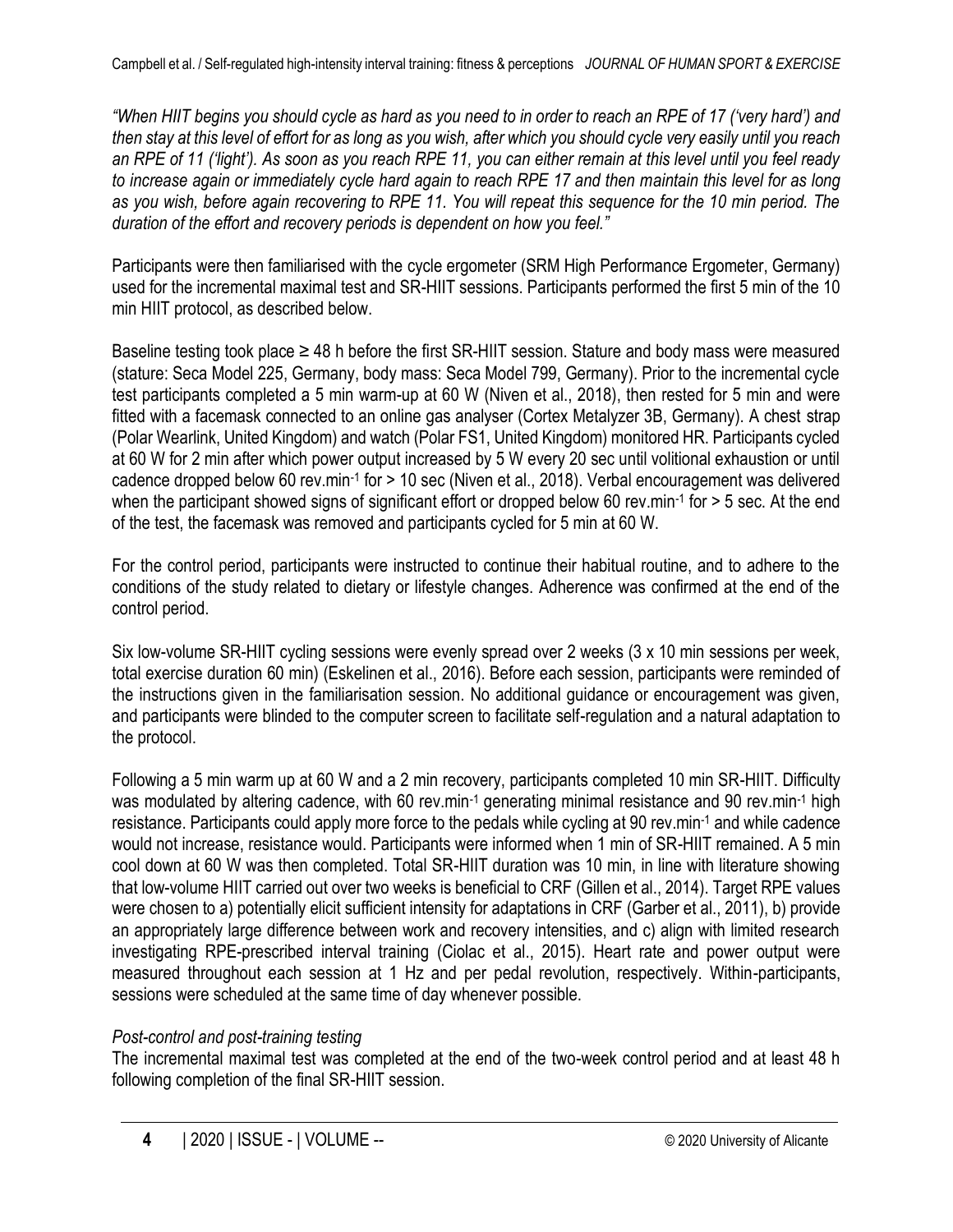## *Analysis*

Null hypothesis significance testing (NHST) readily yields false conclusions about the existence of an effect and the practical meaning of data; *P* values are also subject to large variation due to sampling variability (Wasserstein, Schirm, & Lazar, 2019). As a result, eminent statistical organisations have recently published extensively on moving away from NHST (Wasserstein & Lazar, 2016). This guidance recommends that researchers do not conclude anything about the practical or scientific importance of data based on statistical significance (Wasserstein et al., 2019). Alongside words of caution about NHST, researchers are recommended to analyse data in a way that provides meaningful information about precision and uncertainty in the data, and the likely population effect based on the data (Calin-Jageman & Cumming, 2019). We take this approach in our analysis.

For  $VO<sub>2max</sub>$  and  $VT<sub>1</sub>$ , mean difference with 95% confidence interval (95%CI) between the three tests (postcontrol minus baseline and post-training minus post-control) was calculated. Cohen's *d* effect size (ES) for the mean difference was calculated using the equation:

$$
d = \frac{\bar{X}_{TP2} - \bar{X}_{TP1}}{S_{mean}}
$$

Where  $\bar{X}_{TP2}$  = mean of the second time-point,  $\bar{X}_{TP1}$  = mean of the first time-point, and  $s_{mean}$  = mean of the standard deviations of the two time-points:

$$
s_{mean} = \sqrt{\frac{s_{TP1}^2 + s_{TP2}^2}{2}}
$$

The mean standard deviation represents the best estimate of the population standard deviation and is the recommended standardiser for *d* in within-participants designs (Calin-Jageman & Cumming, 2019). For the mean difference ES, 95% confidence limits (95%CL) were estimated using the procedure described by Algina and Keselman (2003). The magnitude of ES was defined as trivial (*d* < 0.2), small (*d* ≥ 0.2, < 0.5), medium (*d* ≥ 0.5, < 0.8), and large (*d* ≥ 0.8) (Cohen, 1992). All SR-HIIT in-training data and post-exercise PACES scores were analysed using the same procedures, with comparisons made between sessions 1-3 and 3-6. Mean session HR was compared using intraclass correlation coefficients and interpreted as poor (ICC < .50), moderate (ICC  $\geq$  .50, < .75), good (ICC  $\geq$  .75, < .90), and excellent (ICC  $\geq$  .90). Intention to repeat was analysed by comparing the difference in medians with bootstrapped 95%CL between sessions 1-3 and 3-6. Effect size was calculated using the equation:  $r = z/\sqrt{n}$ , where *z* is the value obtained from a Wilcoxon Matched-Pairs test, and *n* is sample size (Ivarsson, Andersen, Johnson, & Lindwall, 2013). This ES was converted to Cohen's *d* using the equation:  $d = 2r/\surd{(1 - r^2)}$  (Ivarsson et al., 2013).

## **RESULTS**

Power output and HR of a representative participant during a SR-HIIT session is in figure 1. This data confirms achievement of a HIIT stimulus. Performance measures between the SR-HIIT sessions are in table 1. Across sessions, all outcome variables remained stable with trivial to small ES. However, in-session characteristics showed large between-participant variability. In sessions 1, 3, and 6 participants voluntarily employed a mean work: rest ratio of 1:1.3 (range 1/.4 to 1/3.7), 1:1.2 (range 1/.2 to 1/5.3), and 1:1.2 (range 1/.3 to 1/2.6), respectively.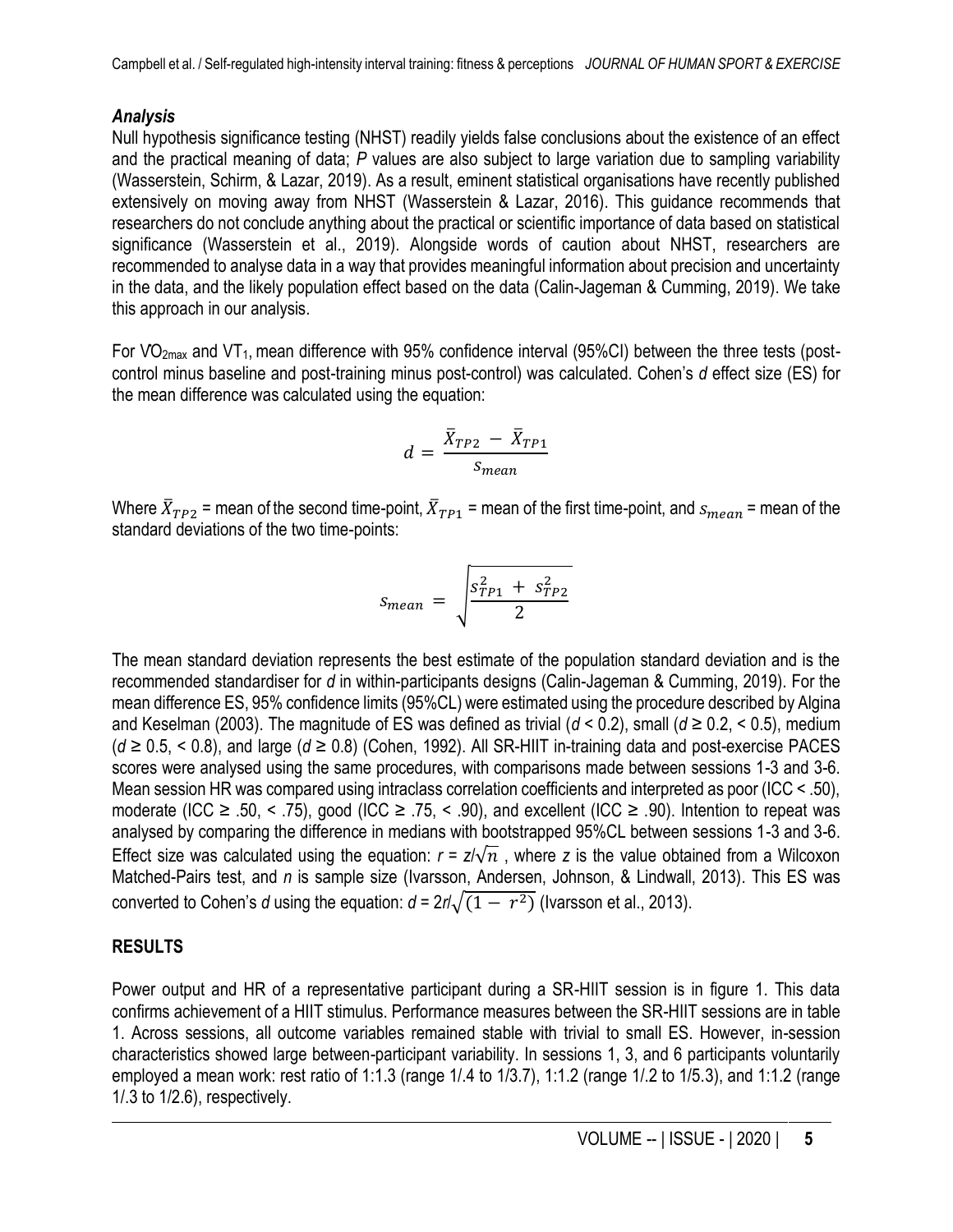

Figure 1. A trace of power output and heart rate from a representative participant during a SR-HIIT session.

|                      | SR-HIIT 1             | SR-HIIT3              | SR-HIIT6              | $1 \text{ vs. } 3$                | $3 \text{ vs. } 6$            |
|----------------------|-----------------------|-----------------------|-----------------------|-----------------------------------|-------------------------------|
|                      | $Mean \pm SD$ (range) | $Mean \pm SD$ (range) | $Mean \pm SD$ (range) | $\bar{X}_{diff}(95\%CI)$          | $\bar{X}$ diff, 95%CI         |
|                      |                       |                       |                       | $(d, 95\%CL)$                     | $(d, 95\%CL)$                 |
| Work                 |                       |                       |                       |                                   |                               |
| Number of bouts      | $10 \pm 4$            | $9 \pm 4$             | $9 \pm 3$             | $-1.0(2.0)$                       | 0.0(1.0)                      |
|                      | $(5-19)$              | $(4-16)$              | $(6-12)$              | $(-0.21, -0.65)$ to 0.26)         | $(0.1, -0.47$ to $0.28)$      |
| Bout duration (sec)  | $31.1 \pm 18.4$       | $34.7 \pm 23.7$       | $34.0 \pm 17.4$       | 3.6(7.8)                          | $-0.7(12.7)$                  |
|                      | $(10.9 - 59.0)$       | $(6.2 - 79.8)$        | $(8.3 - 68.9)$        | $(0.15, -0.16$ to $0.49)$         | $(0.04, -0.57$ to $0.50)$     |
| Power (W)            | $316 \pm 138$         | $317 \pm 133$         | $307 \pm 106$         | 0.9(34.4)                         | $-10.1(34.2)$                 |
|                      | $(181 - 527)$         | (141 to 510)          | $(159-456)$           | $(0.01. 0.21$ to $0.23)$          | $-0.08$ . $-0.33$ to $0.17$ ) |
| Session duration (%) | $42.8 \pm 16.2$       | $44.2 \pm 23.3$       | $45.8 \pm 21.3$       | 0.7(5.8)                          | 1.1(7.7)                      |
|                      | $(21.4 - 73.4)$       | $(15.8 - 80.5)$       | $(16.7 - 79.1)$       | $(0.03, 0.23$ to $0.30)$          | $(0.05., -0.27$ to $0.37)$    |
| Recovery             |                       |                       |                       |                                   |                               |
| Number of bouts      | $10 \pm 4$            | $9 \pm 4$             | $9 \pm 3$             | $-1.0(2.0)$                       | 0.0(1.6)                      |
|                      | $(5-19)$              | $(4-16)$              | $(5-12)$              | $(0.20, -0.15$ to $0.44)$         | $(-0.15, -0.59$ to $0.28)$    |
| Bout duration (sec)  | $40.5 \pm 17.5$       | $41.4 \pm 19.0$       | $41.0 \pm 21.4$       | 0.9(7.3)                          | $-0.4(6.3)$                   |
|                      | $(12.7-66.9)$         | $(9.0 - 70.6)$        | $(10.5 - 77.4)$       | $(0.05, -0.30$ to $0.39)$         | $(0.02, -0.29$ to $0.25)$     |
| Power (W)            | $41 \pm 8$            | $37 \pm 14$           | $33 \pm 15$           | $-4.3(6.2)$                       | $-3.7(5.2)$                   |
|                      | $(27-52)$             | $(8-57)$              | $(6-51)$              | $(-0.35, -0.88 \text{ to } 0.13)$ | $(-0.23, -0.58$ to $0.09)$    |
| Session duration (%) | $57.2 \pm 16.2$       | $55.8 \pm 23.3$       | $54.2 \pm 21.3$       | $-0.5(7.4)$                       | $-1.4(9.1)$                   |
|                      | $(26.6 - 78.6)$       | $(19.5 - 84.2)$       | $(20.9 - 83.3)$       | $(-0.03, -0.36)$ to $0.31$ )      | $(-0.06, -0.44$ to $0.32)$    |

Table 1. Comparison of session characteristics for SR-HIIT sessions 1, 3, and 6 (*n* = 10).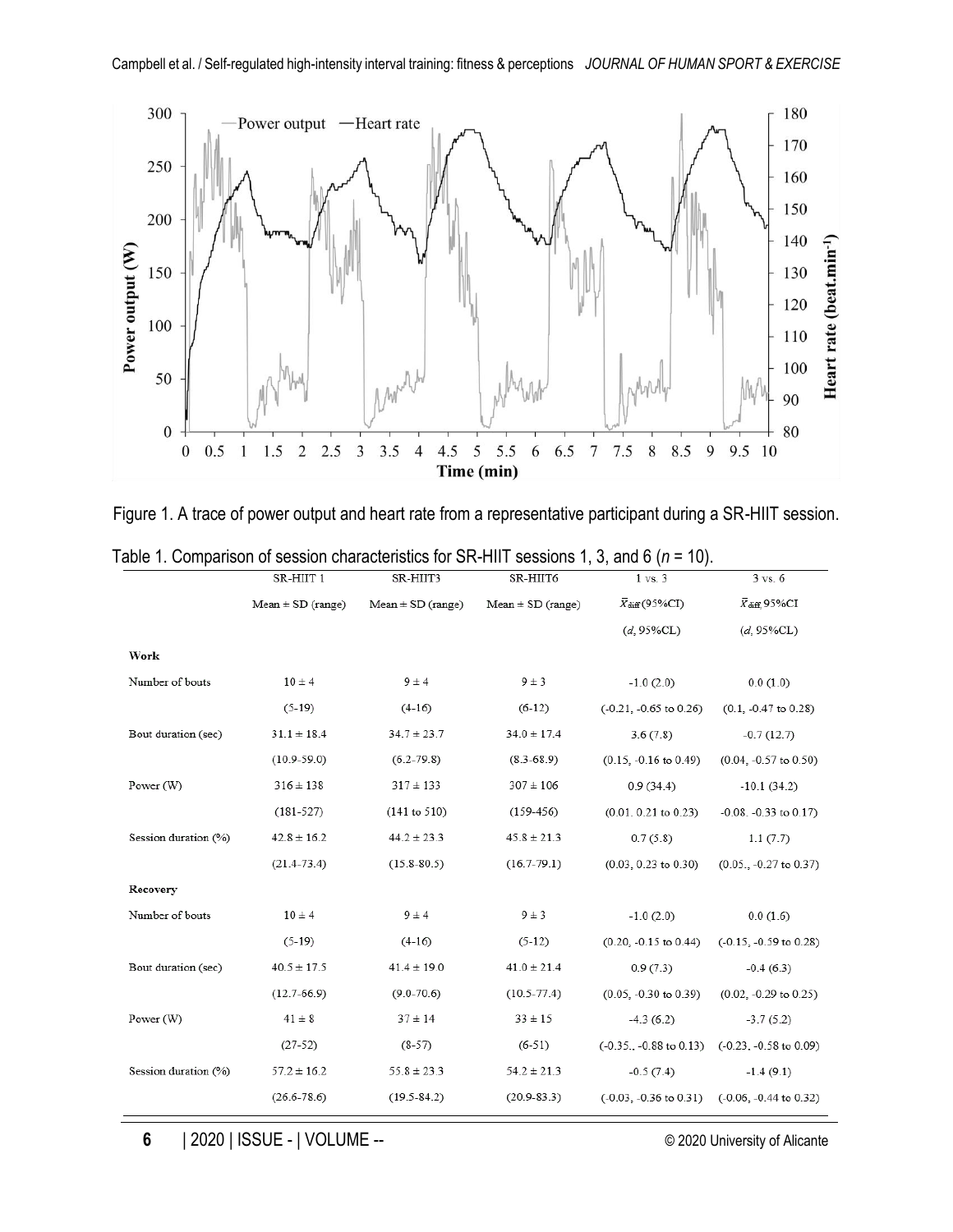Mean HR in SR-HIIT3 (157  $\pm$  14 beat.min-1, 81.6  $\pm$  5.2% HR<sub>max</sub>) showed a small decrease compared to SR-HIIT1 (164  $\pm$  14 beat.min<sup>-1</sup>, 85.8  $\pm$  5.8% HR<sub>max</sub>;  $\bar{X}_{\text{diff}}$  -7, 95%Cl 4 beat.min<sup>-1</sup>, *d* = -0.48, 95%CL -0.19, -0.85). There was a trivial difference between SR-HIIT3 and SR-HIIT6 (157  $\pm$  15 beat.min-1, 82.1  $\pm$  6.5% HR<sub>max</sub>,  $\bar{X}_{diff}$  0, 95%Cl 3 beat.min<sup>-1</sup>,  $d = 0.04$ , 95%CL -0.13, 0.22). Mean HR showed excellent reliability between sessions 1-3 and 3-6 (ICC = .95 and .98, respectively). Peak HR in SR-HIIT3 (175  $\pm$  12 beat.min-1, 91.4  $\pm$ 4.6% HR<sub>max</sub>) showed a small decrease compared to SR-HIIT1 (180  $\pm$  11 beat.min-1, 94.5  $\pm$  4.0% HR<sub>max</sub>; ;  $\bar{X}_{\text{diff}}$ -5, 95%Cl 3 beat.min-1,  $d$  = -0.43, 95%CL -0.12, -0.80). There was a trivial difference in peak HR between SR-HIIT3 and SR-HIIT6 (176 ± 9 beat.min<sup>-1</sup>, 92.9 ± 3.4% HR<sub>max</sub>;  $\bar{X}_{\text{diff}}$  1, 95%Cl 4 beat.min<sup>-1</sup>, d = 0.12, 95%CL -0.19, 0.44).



*Note. Grey lines are individual participant values.*





*Note. Grey lines are individual participant values.*

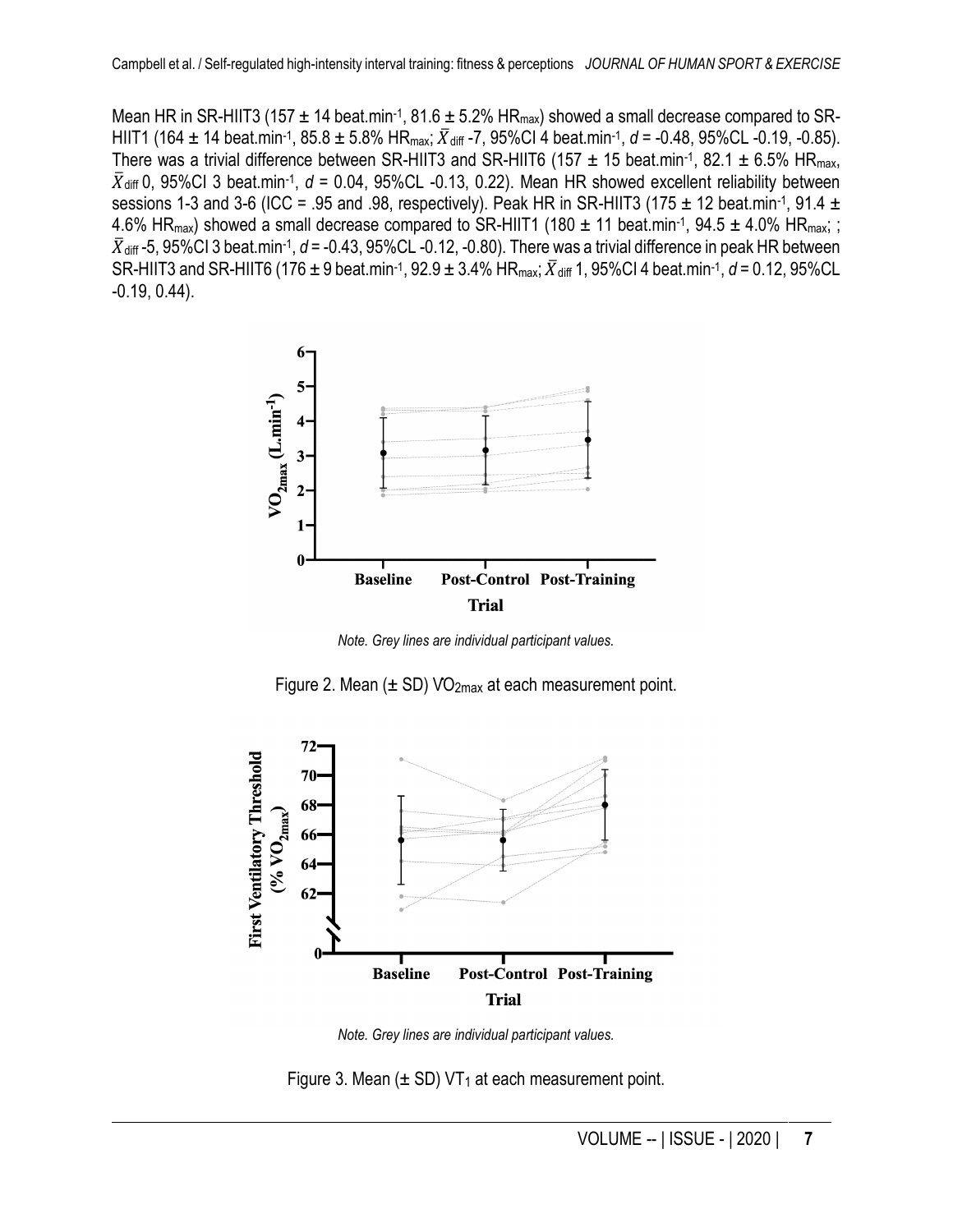Mean VO<sub>2max</sub> (figure 2) showed a trivial increase between baseline and post-control ( $\bar{X}_{diff}$  0.08, 95%CI 0.06 L.min<sup>-1</sup>,  $d$  = 0.08, 95%CL 0.02, 0.14), and a small increase from post-control to post-training ( $\bar{X}_{\text{diff}}$  0.31, 95% CI 0.13 L.min<sup>-1</sup>, *d* = 0.28, 95%CL 0.11, 0.45) equivalent to 1.4 METs. First ventilatory threshold (figure 3) was similar at baseline and post-control ( $\bar{X}_{diff}$  0.03, 95%CI 1%,  $d = 0.01$ , 95%CL -0.41, 0.44) and showed a large increase from post-control to post-training  $(\bar{X}_{diff} 2.4, 95\% \text{Cl} 1.2\%$ ,  $d = 0.96, 95\% \text{Cl} 0.27, 1.62)$ .

Mean PACES score (figure 4) in SR-HIIT3 showed a small increase compared to SR-HIIT1 ( $\bar{X}_{diff}$  3.5, 95%CI) 8.1 AU, *d* = 0.31, 95%CL -0.34, 0.94). There was a medium increase in mean PACES score from SR-HIIT3 to SR-HIIT6 ( $\bar{X}_{diff}$  6.9, 95%CI 6.7 AU,  $d = 0.68$ , 95%CL 0.02, 1.44).



*Note. Grey lines are individual participant values.*

Figure 4. Mean  $(\pm$  SD) PACES score following SR-HIIE sessions 1, 3, and 6.



*Box = 25th percentile, median value, and 75th percentile; bars = minimum and maximum values.*

Figure 5. Intention to repeat SR-HIIT once per week (A) and three times per week (B).

Intention to repeat SR-HIIT (figure 5)  $\geq$  once per week showed a trivial change from SR-HIIT1 to SR-HIIT3 (difference in medians = 0.0, 95%CL -0.83, 0.83, *d* = 0.06) and a medium increase between SR-HIIT3 and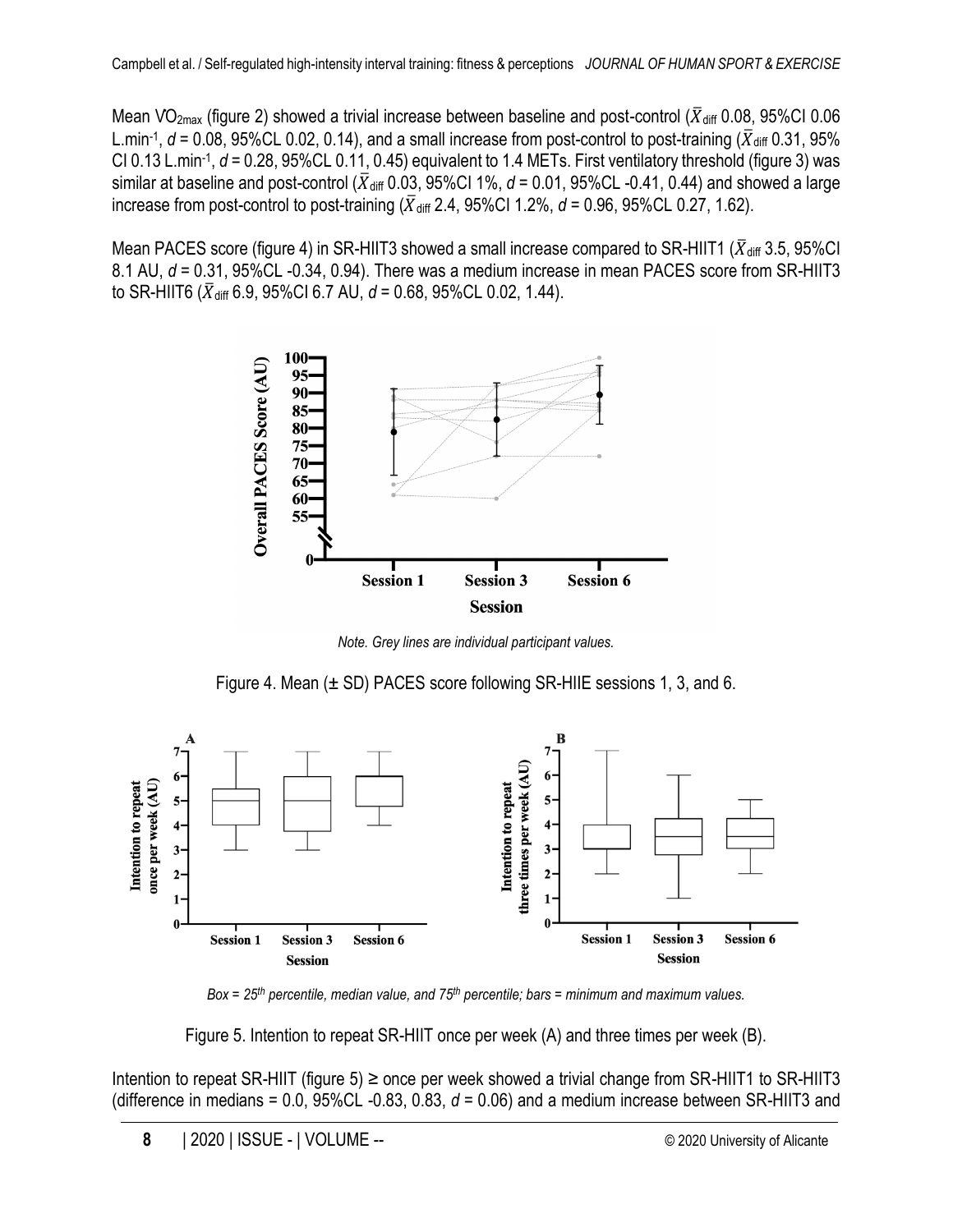SR-HIIT6 (difference in medians 1.0, 95% CL -0.63, 1.63, *d* = 0.72; figure 5a). Intention to repeat SR-HIIT ≥ three times per week showed a medium increase from SR-HIIT1 to SR-HIIT3 (difference in medians = 0.5, 95%CL -0.46, 1.06, *d* = 0.60) and a small difference between SR-HIIT3 and SR-HIIT6 (difference in medians 0.0, 95% CL -1.17, 1.17, *d* = 0.28; figure 5b).

#### **DISCUSSION**

Compared to post-control values, two weeks low-volume SR-HIIT led to small and large increases in  $VO<sub>2max</sub>$ and VT<sub>1</sub>, respectively. Small to medium increases in post-exercise enjoyment and trivial to medium increases in intention to repeat SR-HIIT were observed across the training period.

Two weeks sprint-interval training can increase the  $VO_{2max}$  of physically active individuals by ~9.5% (Burgomaster, Heigenhauser, & Gibala, 2006; Larsen, Befroy, & Kent-Braun, 2013), and longer duration interventions using submaximal work bouts can improve  $VO_{2max}$  by ~8.5-14% (Bayati, Farzad, Gharakhanlou, & Agha-Alinejad, 2011; Nybo et al., 2010). These improvements in  $VO_{2max}$  are similar to the 9.9% (1.4 METs) increase reported in the current study. Improving  $VO_{2max}$  by one MET reduces mortality risk by 10-25% (Myers et al., 2015). Therefore, SR-HIIT using submaximal work bouts may provide a sufficient stimulus for meaningful increases in CRF. However, the ability of SR-HIIT to increase VO<sub>2max</sub> may depend in part on baseline VO<sub>2max</sub> (Myers et al., 2015). Prior to training, participants in the current study were in the 70th percentile for V̇O2max based on age and gender (American College of Sports Medicine, 2017). Our data suggests that SR-HIIT can be effective in already moderately fit individuals and may potentially be more potent in those with lower baseline fitness.

Two-weeks of SR-HIIT was also sufficient to stimulate a large increase in  $VT_1$ . Oxygen consumption at  $VT_1$ is inversely associated with cardiovascular and all-cause mortality risk (Kunutsor et al., 2017), reinforcing the potential for SR-HIIT to meaningfully improve CRF. Participants had baseline  $VT_1$  values towards the upper end of the expected range for untrained adults (Herdy et al., 2016) yet SR-HIIT was able to increase it further, again underlining the apparent potency of our SR-HIIT protocol. An additional benefit of increasing the relative intensity at which  $VT_1$  occurs is that it may allow individuals to exercise at higher relative intensities, and utilise a wider range of exercise protocols, prior to experiencing affective declines associated with exercise > VT.

Mean session HRs met the ACSM criterion for vigorous exercise intensity (Garber et al., 2011). Mean peak HRs also exceeded the ~85-90% HR<sub>max</sub> shown to improve VO<sub>2max</sub> in healthy active individuals during HIIT (Bacon, Carter, Ogle, & Joyner, 2013). The ability of HIIT to increase aerobic fitness in such a short (session and training) timeframe is linked to rapid increases in mitochondrial density and stroke volume associated with repeated exposure to high exercise intensities (Astorino et al., 2017). Our SR-HIIT protocol elicited a HIIT stimulus (figure 1); therefore, these mechanisms for improved markers of CRF are feasible.

Session characteristics varied substantially between participants, suggesting varying 'ideals' in terms of work and recovery characteristics. McEwan et al. (2018) reported large inter-individual variability in recovery duration during self-regulated interval running, attributing this in part to individual differences in afferent cues used to regulate recovery durations. Use of varied afferent cues alongside variability in recovery durations between work bouts supports the contention that externally prescribing a standard recovery duration is inappropriate. Our data extends this work to show large inter-individual variability is also present in the selfselection of work duration and intensity, suggesting that externally imposing these parameters in a HIIT session may also be inappropriate.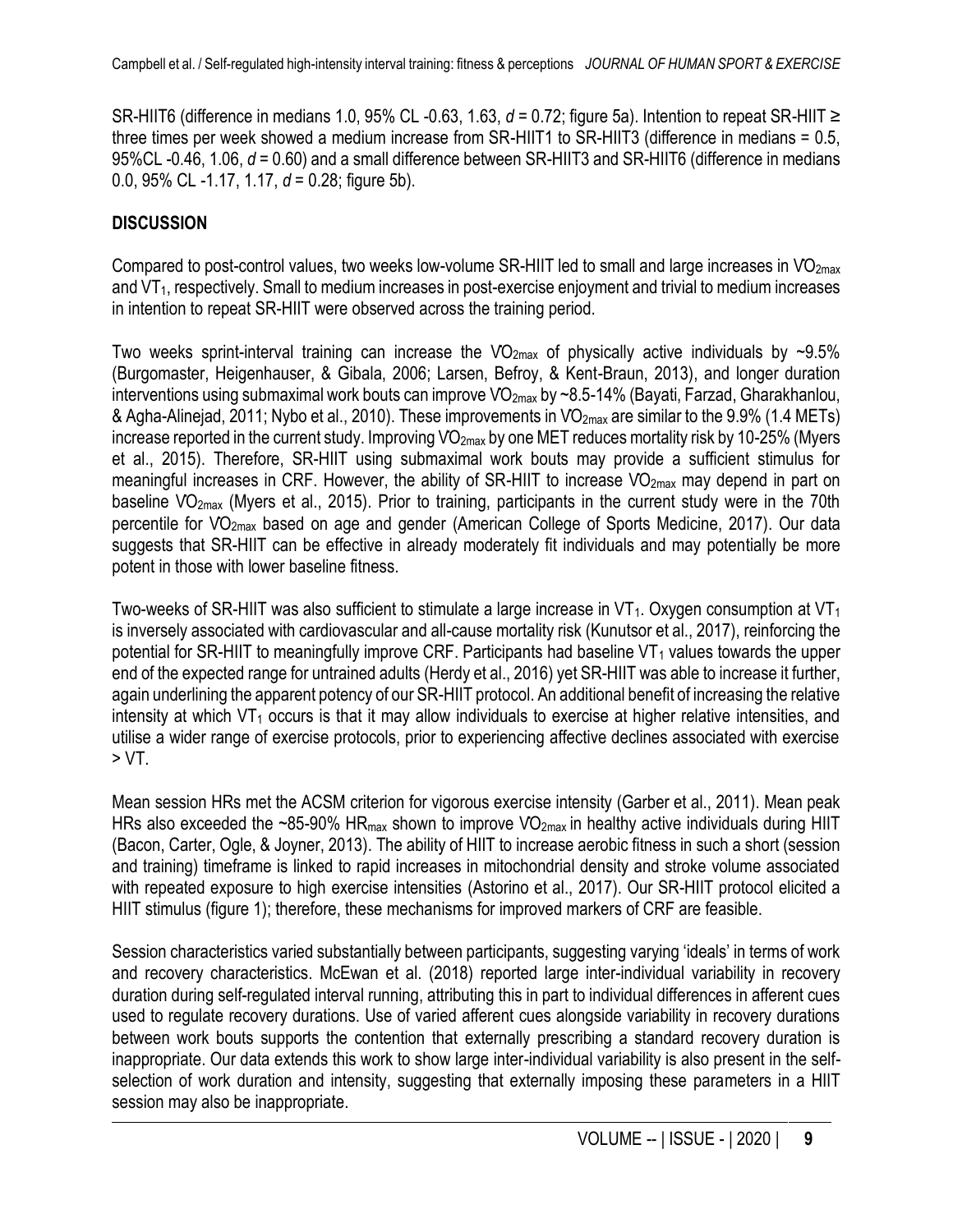Post-exercise enjoyment in the current study was similar to that reported in previous HIIT studies (Hoekstra, Bishop, & Leicht, 2017). However, post-exercise enjoyment of HIIT is variable, with the nature of the HIIT protocol and inter-individual factors likely primary moderators (Bradley et al., 2019; Stork et al., 2017). A benefit of SR-HIIT is that it allows participants to select protocol characteristics that they deem enjoyable. This enjoyment can be derived from two factors associated with autonomy of exercise regulation. Firstly, when given autonomy participants appear to self-select an intensity that will optimise their enjoyment (Ekkekakis et al., 2011). Secondly, autonomy over exercise intensity creates a sense of control, which may improve perceptions of exercise by facilitating a "cognitive reframing" of the exercise (Ekkekakis et al., 2011; Ekkekakis & Petruzzello, 1999; Parfitt et al., 2006; Vazou-Ekkekakis & Ekkekakis, 2009). Participants' freedom to self-regulate work and recovery, and the associated sense of autonomy, may therefore explain the enjoyment scores in the current study. Coupled with improved CRF, our SR-HIIT protocol appears to be a malleable and efficacious intervention that could facilitate provision of customised exercise options (Ekkekakis et al., 2011).

Participants showed consistently good intention to repeat SR-HIIT once per week compared to three times per week (Figure 5). Basic affect was not measured in the current study, however Rhodes and Kates (Rhodes & Kates, 2015) reported a limited relationship between affect during exercise and intention to repeat. Past experience of exercise, individual differences in tolerance of exercise intensity, and exercise preference may moderate intentions to repeat (Bradley et al., 2019; Rhodes & Kates, 2015). These factors could have contributed to the intention to repeat data in the current study. It is also tempting to suggest that the potentially beneficial influence of autonomy during exercise on affective responses may also have a positive effect on intention to repeat. This is worthy of future research.

The current study recruited participants who were not training for a specific sport or competition but were healthy and recreationally active. Therefore, the results cannot be extrapolated to insufficiently active or clinical populations; this is a fruitful future research direction. The study was not designed to investigate moderators of the perceptual and physiological responses to SR-HIIT. Future research should consider quantifying exercise history and preference, tolerance of exercise intensity, and basic affect to understand better the individual responses to SR-HIIT. Future work could also attempt to unpick how people self-regulate a HIIT session, similar to the approach of McEwan et al. (2018). Together, this may identify "predictor" variables that indicate whether someone is likely to engage positively with SR-HIIT, which could facilitate more targeted exercise prescription.

## **CONCLUSIONS**

We provide novel data to show that two-weeks of low-volume SR-HIIT stimulates meaningful improvements in CRF, is enjoyable, and facilitates good intentions to repeat in a sample of recreationally active participants. SR-HIIT may be a feasible option for implementing HIIT to improve general population CRF.

## **AUTHOR CONTRIBUTIONS**

- Conceptualization: Shaun M Phillips.
- Methodology: Jennifer Campbell, Shaun M Phillips.
- Formal analysis and investigation: Jennifer Campbell, Shaun M Phillips.
- Data collection: Jennifer Campbell.
- Writing original draft preparation: Jennifer Campbell, Shaun M Phillips.
- Writing review and editing: Shaun M Phillips.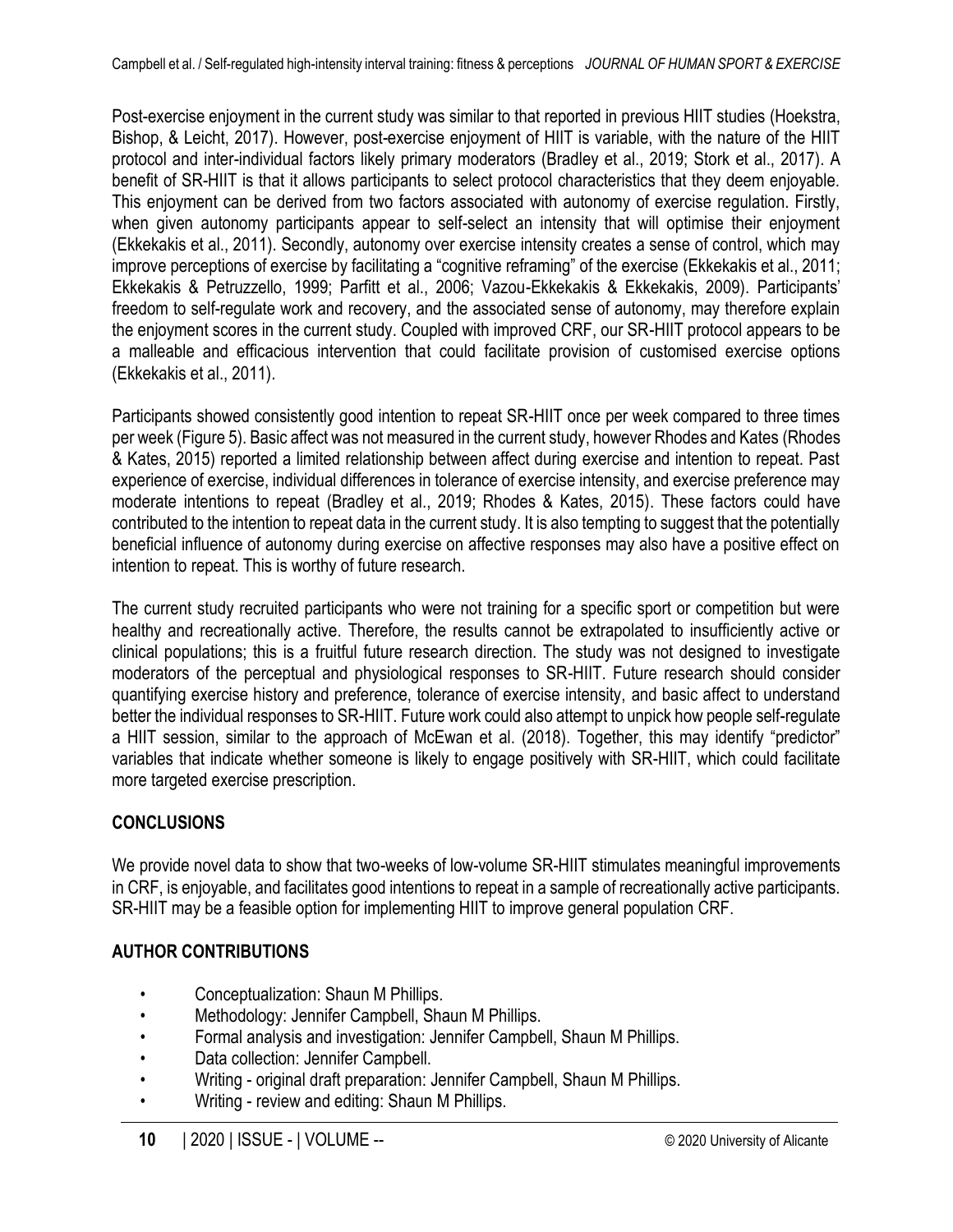• Supervision: Shaun M Phillips.

#### **SUPPORTING AGENCIES**

No funding agencies were reported by the authors.

#### **DISCLOSURE STATEMENT**

No potential conflict of interest was reported by the authors.

#### **REFERENCES**

- Algina, J., & Keselman, H. J. (2003). Approximate confidence intervals for effect sizes. Educ Psychol Meas, 63(4), 537-553.<https://doi.org/10.1177/0013164403256358>
- Allison, M. K., Baglole, J. H., Martin, B. J., Macinnis, M. J., Gurd, B. J., & Gibala, M. J. (2017). Brief Intense Stair Climbing Improves Cardiorespiratory Fitness (vol 49, pg 298, 2017). Med Sci Sports Exerc, 49(3), 626-626.<https://doi.org/10.1249/mss.0000000000001188>
- American College of Sports Medicine. (2017). ACSMs Guidelines for Exercise Testing and Prescription (10 ed.). Philadelphia, Pennsylvania: Wolters Kluwer.
- Astorino, T. A., Edmunds, R. M., Clark, A., King, L., Gallant, R. A., Namm, S., . . . Wood, K. M. (2017). High-Intensity Interval Training Increases Cardiac Output and V O2max. Med Sci Sports Exerc, 49(2), 265-273[. https://doi.org/10.1249/mss.0000000000001099](https://doi.org/10.1249/mss.0000000000001099)
- Bacon, A. P., Carter, R. E., Ogle, E. A., & Joyner, M. J. (2013). VO(2)max Trainability and High Intensity Interval Training in Humans: A Meta-Analysis. Plos One, 8(9). <https://doi.org/10.1371/journal.pone.0073182>
- Batacan, R. B., Duncan, M. J., Dalbo, V. J., Tucker, P. S., & Fenning, A. S. (2017). Effects of highintensity interval training on cardiometabolic health: a systematic review and meta-analysis of intervention studies. Br J Sports Med, 51(6).<https://doi.org/10.1136/bjsports-2015-095841>
- Bayati, M., Farzad, B., Gharakhanlou, R., & Agha-Alinejad, H. (2011). A practical model of low-volume high-intensity interval training induces performance and metabolic adaptations that resemble 'all-out' sprint interval training. J Sports Sci Med, 10(3), 571-576.
- Beaver, W. L., Wasserman, K., & Whipp, B. J. (1986). A New Method for Detecting Anaerobic Threshold by Gas-Exchange. J Appl Physiol, 60(6), 2020-2027.<https://doi.org/10.1152/jappl.1986.60.6.2020>
- Biddle, S. J. H., & Batterham, A. M. (2015). High-intensity interval exercise training for public health: a big HIT or shall we HIT it on the head? Int J Behav Nutr Phys Act, 12. [https://doi.org/10.1186/s12966-](https://doi.org/10.1186/s12966-015-0254-9) [015-0254-9](https://doi.org/10.1186/s12966-015-0254-9)
- Bradley, C., Niven, A., & Phillips, S. M. (2019). Self-reported tolerance of the intensity of exercise influences affective responses to and intentions to engage with high-intensity interval exercise. J Sports Sci, 37(13), 1472-1480.<https://doi.org/10.1080/02640414.2019.1570590>
- Burgomaster, K. A., Heigenhauser, G. J. F., & Gibala, M. J. (2006). Effect of short-term sprint interval training on human skeletal muscle carbohydrate metabolism during exercise and time-trial performance. J Appl Physiol, 100(6), 2041-2047.<https://doi.org/10.1152/japplphysiol.01220.2005>
- Calin-Jageman, R. J., & Cumming, G. (2019). The New Statistics for Better Science: Ask How Much, How Uncertain, and What Else Is Known. Am Stat, 73, 271-280. <https://doi.org/10.31234/osf.io/3mztg>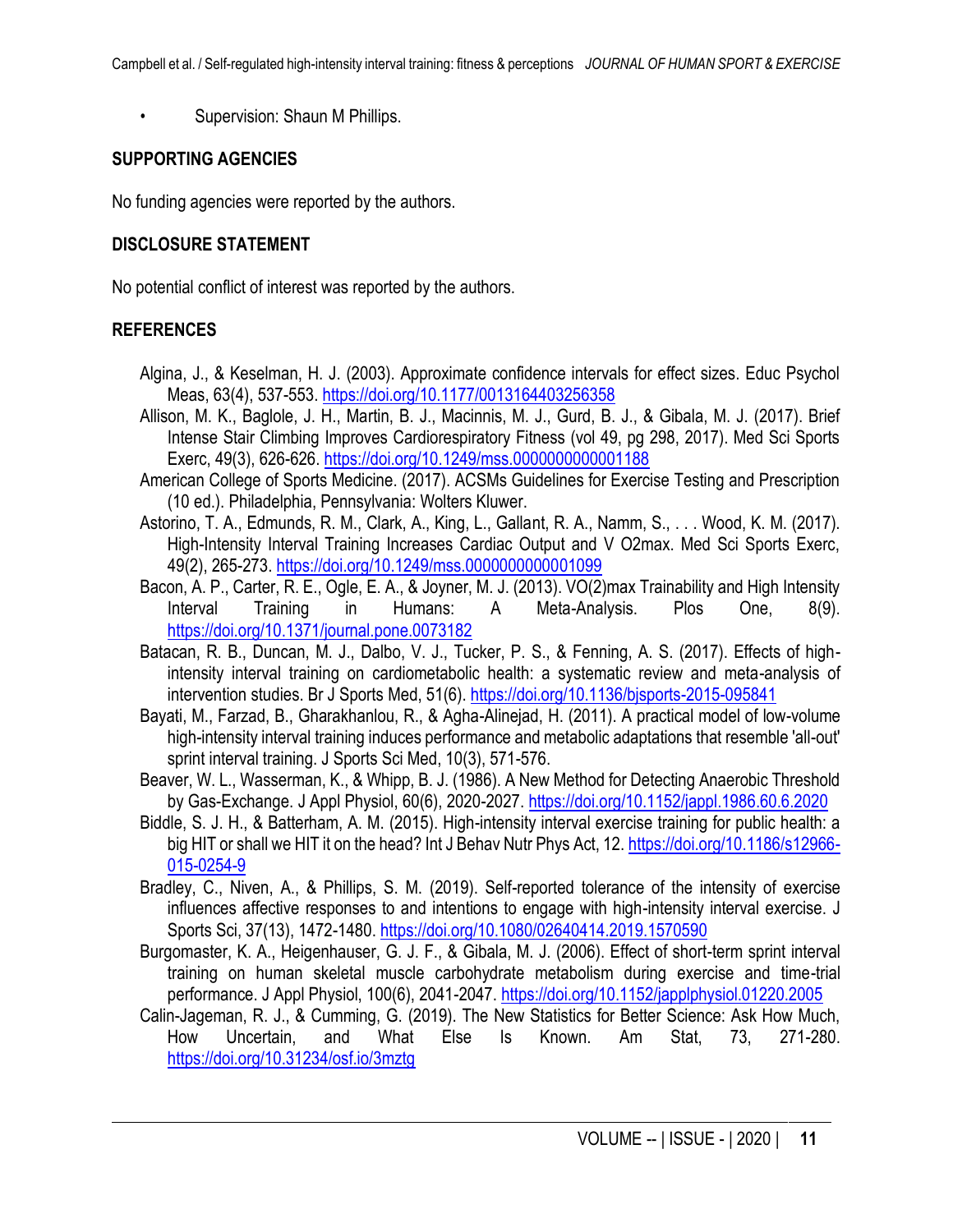- Ciolac, E. G., Mantuani, S. S., Neiva, C. M., Verardi, C. E. L., Pessoa, D. M., & Pimenta, L. (2015). Rating of perceived exertion as a tool for prescribing and self regulating interval training: a pilot study. Biol Sport, 32(2), 103-108[. https://doi.org/10.5604/20831862.1134312](https://doi.org/10.5604/20831862.1134312)
- Cohen, J. (1992). A Power Primer. Psychol Bull, 112(1), 155-159. [https://doi.org/10.1037/0033-](https://doi.org/10.1037/0033-2909.112.1.155) [2909.112.1.155](https://doi.org/10.1037/0033-2909.112.1.155)
- Ekkekakis, P., Parfitt, G., & Petruzzello, S. J. (2011). The Pleasure and Displeasure People Feel When they Exercise at Different Intensities Decennial Update and Progress towards a Tripartite Rationale for Exercise Intensity Prescription. Sports Med, 41(8), 641-671. [https://doi.org/10.2165/11590680-](https://doi.org/10.2165/11590680-000000000-00000) [000000000-00000](https://doi.org/10.2165/11590680-000000000-00000)
- Ekkekakis, P., & Petruzzello, S. J. (1999). Acute aerobic exercise and affect Current status, problems and prospects regarding dose-response. Sports Med, 28(5), 337-374. <https://doi.org/10.2165/00007256-199928050-00005>
- Eskelinen, J. J., Heinonen, I., Loyttyniemi, E., Hakala, J., Heiskanen, M. A., Motiani, K. K., . . . Kalliokoski, K. K. (2016). Left ventricular vascular and metabolic adaptations to high-intensity interval and moderate intensity continuous training: a randomized trial in healthy middle-aged men. J Physiol, 594(23), 7127-7140.<https://doi.org/10.1113/jp273089>
- Garber, C. E., Blissmer, B., Deschenes, M. R., Franklin, B. A., Lamonte, M. J., Lee, I. M., . . . Med, A. C. S. (2011). Quantity and Quality of Exercise for Developing and Maintaining Cardiorespiratory, Musculoskeletal, and Neuromotor Fitness in Apparently Healthy Adults: Guidance for Prescribing Exercise. Med Sci Sports Exerc, 43(7), 1334-1359.<https://doi.org/10.1249/mss.0b013e318213fefb>
- Gillen, J. B., Percival, M. E., Skelly, L. E., Martin, B. J., Tan, R. B., Tarnopolsky, M. A., & Gibala, M. J. (2014). Three Minutes of All-Out Intermittent Exercise per Week Increases Skeletal Muscle Oxidative Capacity and Improves Cardiometabolic Health. Plos One, 9(11). <https://doi.org/10.1371/journal.pone.0111489>
- Herdy, A. H., Ritt, L. E. F., Stein, R., de Araujo, C. G. S., Milani, M., Meneghelo, R. S., . . . Serra, S. M. (2016). Cardiopulmonary Exercise Test: Background, Applicability and Interpretation. Arq Bras Cardiol, 107(5), 467-481.<https://doi.org/10.5935/abc.20160171>
- Hoekstra, S. P., Bishop, N. C., & Leicht, C. A. (2017). Can intervals enhance the inflammatory response and enjoyment in upper-body exercise? Eur J Appl Physiol, 117(6), 1155-1163. <https://doi.org/10.1007/s00421-017-3602-4>
- Ivarsson, A., Andersen, M., Johnson, U., & Lindwall, M. (2013). To adjust or not adjust: Nonparametric effect sizes, confidence intervals, and real-world meaning. Psychol Sport Exerc, 14(1), 97-102. <https://doi.org/10.1016/j.psychsport.2012.07.007>
- Jung, M. E., Bourne, J. E., & Little, J. P. (2014). Where Does HIT Fit? An Examination of the Affective Response to High-Intensity Intervals in Comparison to Continuous Moderate- and Continuous Vigorous-Intensity Exercise in the Exercise Intensity-Affect Continuum. Plos One, 9(12). <https://doi.org/10.1371/journal.pone.0114541>
- Kellogg, E., Cantacessi, C., McNamer, O., Holmes, H., von Bargen, R., Ramirez, R., . . . Astorino, T. A. (2019). Comparison of Psychological and Physiological Responses to Imposed vs. Self-selected High-Intensity Interval Training. J Str Cond Res, 33(11), 2945-2952. <https://doi.org/10.1519/jsc.0000000000002528>
- Kendzierski, D., & Decarlo, K. J. (1991). Physical-Activity Enjoyment Scale 2 Validation Studies. J Sport Exerc Psychol, 13(1), 50-64.<https://doi.org/10.1123/jsep.13.1.50>
- Kunutsor, S. K., Kurl, S., Khan, H., Zaccardi, F., Rauramaa, R., & Laukkanen, J. A. (2017). Oxygen uptake at aerobic threshold is inversely associated with fatal cardiovascular and all-cause mortality events. Ann Med, 49(8), 698-709.<https://doi.org/10.1080/07853890.2017.1367958>